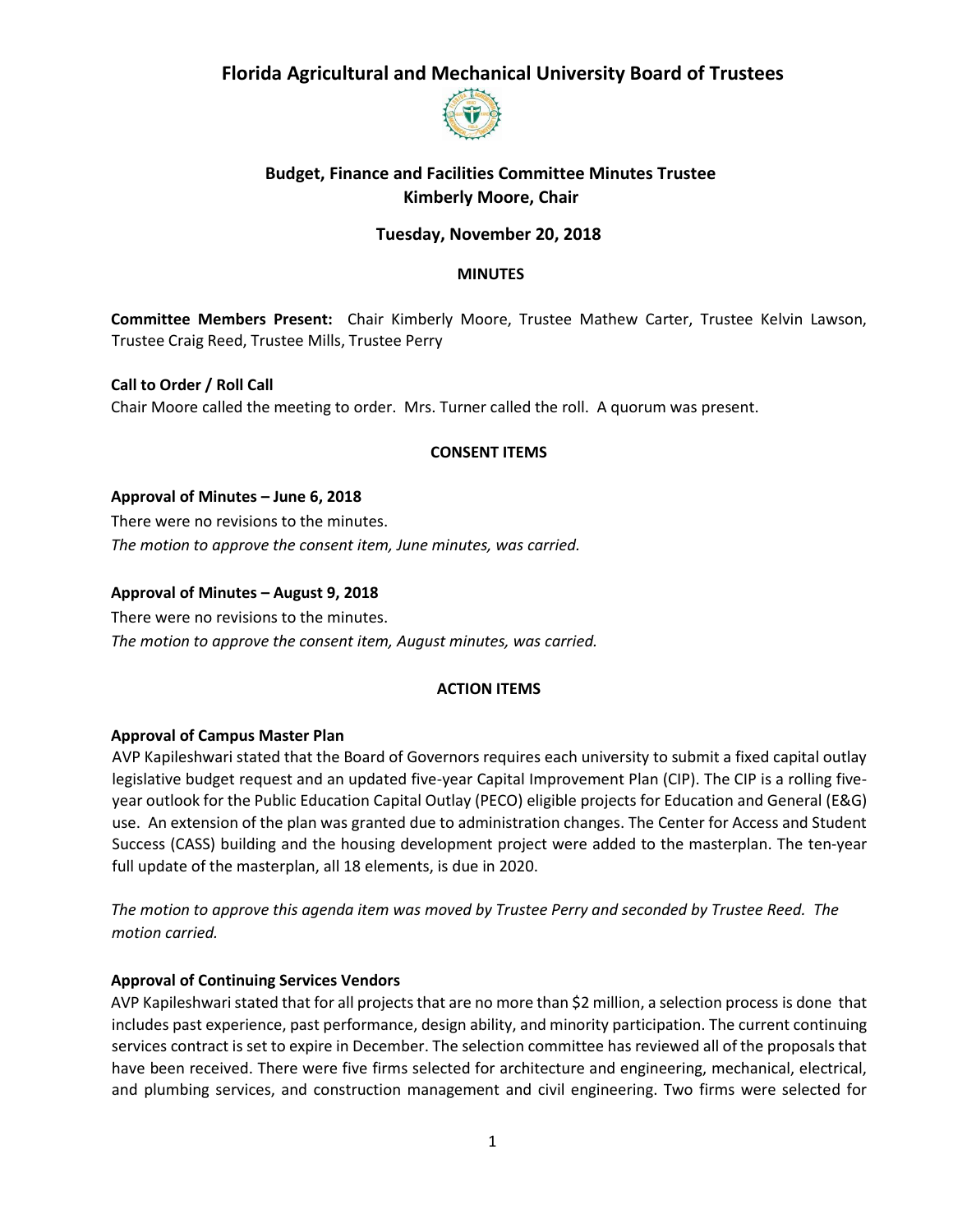

environmental health and safety consulting, with one firm selected for landscaping services and structural engineering. The terms for the contracts are for one year with a possibility of two one-year extensions.

*The motion to approve this agenda item was moved by Trustee Lawson and seconded by Trustee Perry. The motion carried.* 

## **Approval of University's Carryforward Spending Plan**

Director Mathis stated that as of August 21 the carryforward balance was \$34,200,000. There is a restricted contractual obligation section that includes the 5% statutory reserve, 5% reserve required by the BOT. There are also restricted appropriations that are world-class and the professional graduate program, they are separate because the funds can only be spent for those particular programs. Dollars went towards financial aid, compliance programs, audit programs, campus security, and student retention and enrollment efforts library resources, infrastructure and renovations due to Hurricane Michael, utilities, and IT. After funding the various programs this leaves the university with a zero balance. Faculty research and startup funding do not use carry forward funds, they are funded through world-class dollars.

Question re: Approval of University's Carryforward Spending Plan

 Trustee Mills: Were we able to make any adjustments relative to student services and specifically using any of the funds toward mental health efforts? *Response: Director Mathis stated that it is included in the student services budget.* 

*The motion to approve this agenda item was moved by Trustee Mills and seconded by Trustee Lawson. The motion carried.* 

## **Approval of Student Government Carryforward Funds**

Director Mathis stated that the student government carry forward fund is required by statute each year, any unspent funds must be carried forward to the next year. The BOT gives budget authority. There is \$328,000 remaining. The student senate will meet, organizations will come forth with plans, and the plans will be approved or disapproved. The total plan for the dollars will be submitted to VP Hudson for his approval, then submitted to Dr. Robinson for his approval or veto.

Questions re: Approval of Student Government Carry Forward Funds

- Trustee Lawson: What is the history of what the carryforward fund has looked like for SGA? *Response: Director Mathis stated that the carryforward funding amount is small compared to the previous years.*
- Trustee Mills: Were we able to get an idea as to what SGA is going to spend the carryforward funds on?

*Response: VP Ford stated that the process is consistent with the bylaws and that they will have a budget, there isn't one available at the moment. They normally get approval first then they go to the different organizations and let them know the balances that are remaining. VP Hudson added that the student allocates the funds to the student organizations. The organizations come to the student senate to request the funds. The process is consistent across the SUS.*

*The motion to approve this agenda item was moved by Trustee Reed and seconded by Trustee Lawson. The motion carried. (Trustee Mills abstained from the vote.)*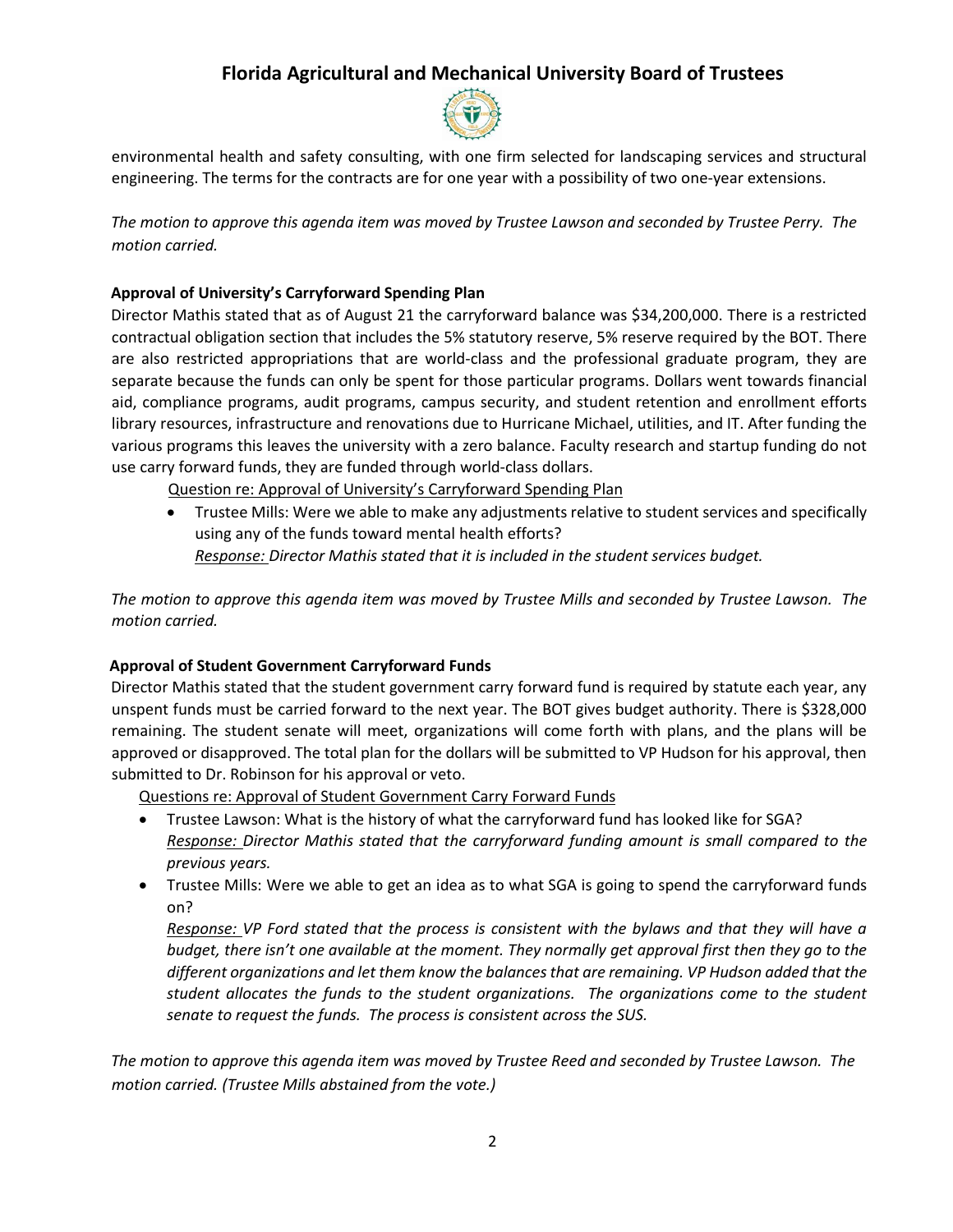

**Approval for Payment of FAMU DRS Roof Repairs.** Director Mathis stated that the agenda item is to obtain budget authority to repair the damaged roof at FAMU DRS. The roof was damaged by Hurricane Hermine. An insurance company settlement was received and the remaining balance to cover the total cost of the roof repair will be from the FAMU DRS PECO appropriations.

Questions/Comments re: Approval for Payment of FAMU DRS Roof Repairs

 Trustee Lawson: Why didn't the insurance pay more, especially since the damage is the result of a natural disaster?

*Response: Attorney David Self stated that it was a state insured casualty, but there are exclusions in the policy for the particular style of roof.* 

- Trustee Lawson suggested looking at insurance carriers to determine other options.
- Trustee Washington and Trustee Perry requested that staff review roof types of all university buildings.

*The motion to approve this agenda item was moved by Trustee Lawson and seconded by Trustee Perry. The motion carried.* 

### **Approval of the Stanley Tate Project STARS Tuition Differential Waiver**

AVP Holmes stated that the Florida Prepaid College Program facilitates the scholarship program called the Stanley Tate STARS Project. It provides financial support for economically disadvantaged students. The scholarship does not cover the state mandated tuition differential fee. This would waive that fee for students receiving the scholarship through Florida Prepaid. It will take effect spring 2019. The BOG forwarded a memorandum to all SUS for this proposed action to be taken. Approximately 60 current FAMU students will receive the waiver and approximately \$65,000 will be waived. The impact is negligible.

*The motion to approve this agenda item was moved by Trustee Mills and seconded by Trustee Reed. The motion carried.* 

## **INFORMATION ITEMS**

#### **Financial Status Report**

AVP Holmes stated that the 2018 documents are drafts but provided to give an overview of where the university looked in comparison to the previous fiscal year. AVP Holmes reviewed and highlighted information shown on the spreadsheets placed in the presentation slides.

Questions/Comments re: Financial Status Report

- Trustee Reed commented that "DRAFT" should be placed on the documents since they are not final.
- Trustee Lawson: Would like to see how cost savings are being captured. Response: VP Ford stated that cost savings aren't included but the amounts are considered. Trustee Mills commented that we need to get back to actually reducing the University's Operating expenses.
- Trustee Washington questioned the issue of cost shifting with regard to consulting expenditures. *Response: VP Ford indicated that the increase in contractual services are external individuals or vendors, not employees*.

## **Cost Savings (Quarterly Update)**

AVP Bouie shared the cost savings of the university that he provided in the presentation and announced the strategies that are currently under review.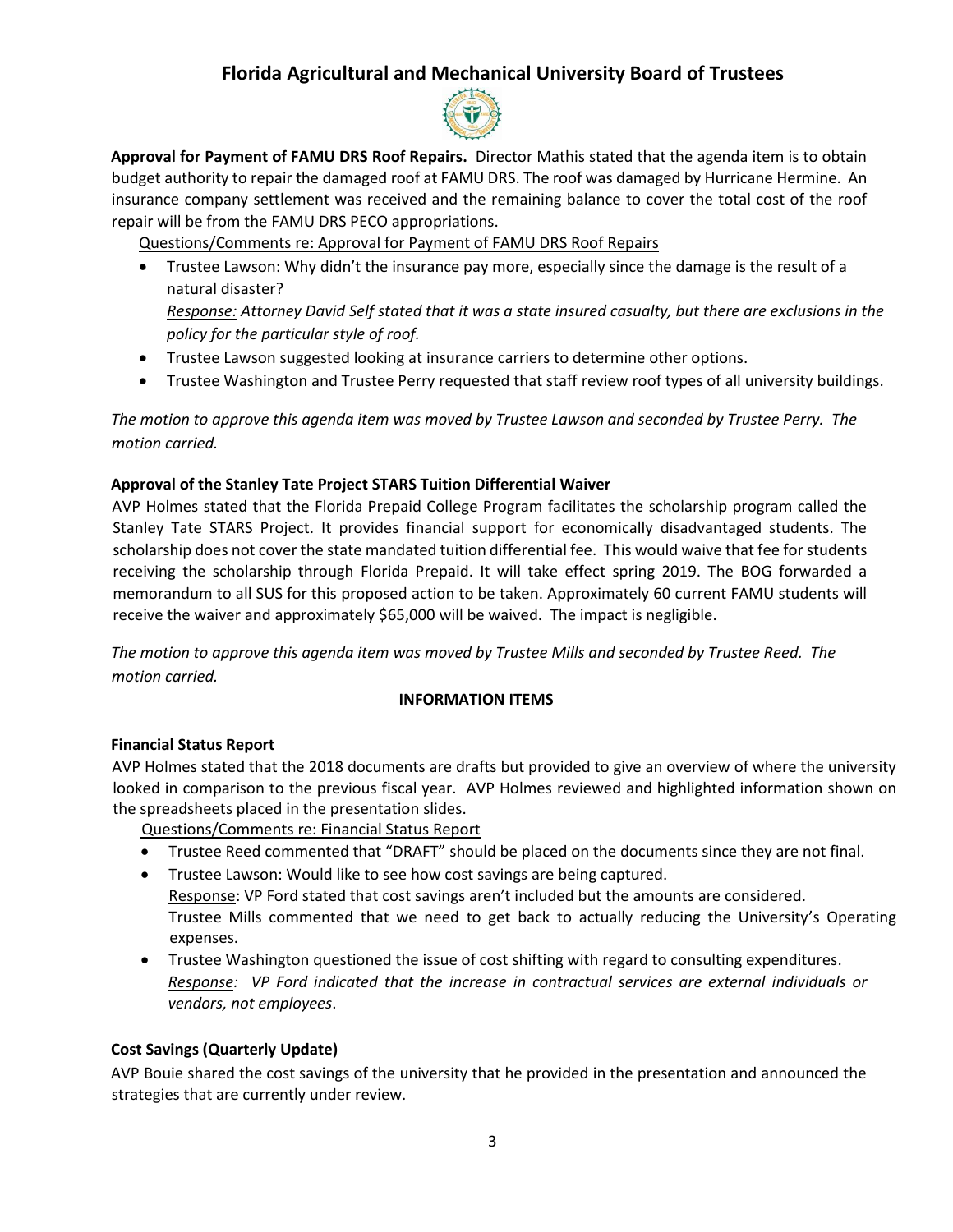

#### Question re: Cost Savings

- Trustee Perry: What are the strategies for annual leave payouts? *Response: AVP Bouie indicated other SUS policies and procedures, as well as, internal policies/procedures are being reviewed. The plan is to propose revisions and incorporate the review procedures of the collective bargaining process as well.*
- Trustee Lawson: Where can we appropriately reduce the use of consultants? *Response: Trustee Moore requests staff to provide a list of consultants being used and services provided and identify if the services are one-time or on-going.*
- Trustee Reed: Is cost savings included in the budget? *Response: VP Ford stated that cost savings aren't included but are taken into consideration.*
- Trustee Lawson commented that he would like to see the university cut expenses where we can not to just save dollars but rather to reinvest in areas such as mental health counseling for students. *Response: Trustee Moore looking for cost-savings where we are saving the dollars not reinvest because the number will stay the same (just moved around).*
- Trustee Reed: Are the cost savings being budgeted *Response: VP Ford indicated that the cost savings are not included in the financial statements, but we do track the savings and in some cases, certain savings are reported to the BOG.*
- *Trustee Reed: Is there a way to breakout what is going to deferred maintenance. Response: VP Ford indicated that the breakdown could be provided.*
- Trustee Mills: Is it possible to have a schedule for how the 5% savings will be achieved? *Response: VP Ford offered to provide the details of the 5% reductions that were itemized during the university budget development process.*

#### **Travel Process Enhancements**

AVP Holmes shared three options to enhance the travel processes at the university to ensure compliance as well as to realize cost savings. Three options were reviewed: 1) additional travel software, 2) use of a contracted travel agency, and 3) enhancement of the current PeopleSoft travel module. The most favorable option, recommended option, is to enhance the existing PeopleSoft module. Recognizing that it does not offer a booking tool, it can customized to be more user-friendly for users. From a procurement prospective, we can also look at negotiating agreements with hotels and try to create savings.

Comments re: Travel Process Enhancements

 Trustee Lawson: Are we leveraging costs with preferred providers if we are booking individually? Requests that staff review further and re-evaluate the options one and two. Also consider potential savings. *Response: VP Ford indicated that options one and two would be re-evaluated.*

#### **Project Updates**

**a) University Construction/Operations (at-a-glance)** 

## **BOG Construction Certification**

VP Ford shared that BOG requires all SUS to certify that the appropriate funds were used for all construction projects, dating back to 2008, is provided. A signed copy of the certification letter was submitted to the BOG by their November 2, 2018 deadline.